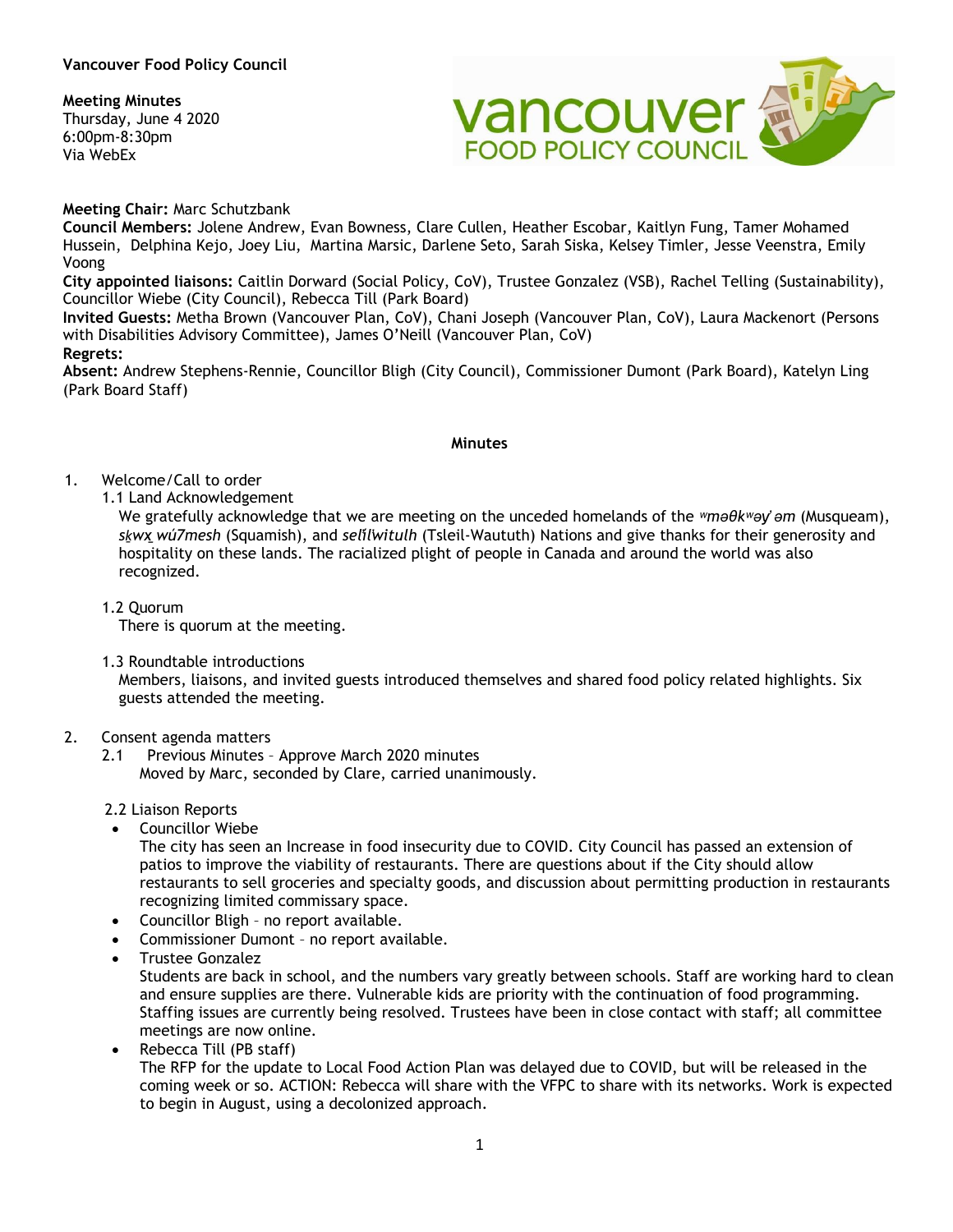Seedlings at Sunset Nursery are being grown to contribute to a hamper project. Staff have been working with indigenous practitioners on land base projects.

- Rachel Telling (Sustainability Staff) The engagement phase for the climate engagement has successfully wrapped up, despite having to pivot, and have reported back to council. The deadline to submit the final report to council is November. Staff are supporting the Vancouver Plan team, as well as Greenest City and NSG grants, which have been redirected to support activities in the context of COVID.
- Caitlin Dorward (SP staff)

The WebEx format will hopefully allow the VFPC to increase its capacity and be more nimble. Motions can be passed during official meetings only (not over email) so that the public can attend and hear the discussion. Caitlin and other food policy staff have been working with the EOC to support the food security response. Activity is slowing and most staff will be returning to their home departments, although the EOC will remain active to monitor infection rates and planning to be prepared for a potential second wave. The food team will leave notes and recommendations for consideration, and will reflect on and document lessons learned. Because of the crisis, the Vancouver Plan has been re-scoped with new timelines and framework based on 7 key theme areas with a focus on recover.

Staff acknowledge that higher rates of food insecurity are still an issue, and that economic impacts will be felt for months to come. Despite a slowing in the emergency response, it is not related to a reduction in need. The City has taken on the role of providing some meals and are exploring how to transition out of that as the funding runs out and in light of which services and meal programs are opening up again.

2.3 Working Group Updates

- Leadership Team no update available.
- Waste no update available.
- Urban Farming will soon reach out to Development WG to work on emerging issues related to the ALR.
- Children & youth active provincially and nationally as members of the national Coalition for Healthy School Food. ACTION: WG to circulate opportunities to support advocacy, with request to share.
- 3. Matters requiring discussion

3.1 Discussion about Vancouver Plan and Food System/Covid Recovery

The Vancouver Plan is comprehensive and includes various strategies and area plans. Vancouver has not had such a plan previously.

A shared vision will be developed with five connected elements

- 1. Integrated policy framework
- 2. High level physical plan transportation, zoning, density
- 3. Public investment strategy how city invests in public utilities and assets (sewers, community centres, etc.)
- 4. Partnerships non-profits and agencies, to support and advance actions (e.g. VCH, VSB)
- 5. Metrics and reporting framework will show advancements over time. The 30 year plan to identify policy changes for the City.

**Timeline** 

Now - Listen and learn

2020-21 Envisioning the future – considering big drivers of change and scenarios that may play out.

2021 Develop key actions, based on findings and learnings

2022 From plan to actions, goes to Council for adoption

2022+ Moving forward together, early implementation, budgeting

A recent survey showed that 55% of residents feel that life in Vancouver is getting worse. The survey was conducted pre-Covid, and would likely be worse now; some populations are affected disproportionately. Urgent priorities include housing affordability, visibility of people struggling (income inequality), homelessness, climate change, transportation.

The City is moving from response to recovery with seven areas of focus. Staff will deliver a report to council at the end of the calendar year with some quick start actions planned for September. Staff are seeking to hear VFPC experiences in short term recovery, ideas and suggestions for their current work, as well as long-term policy objectives for more long-term sustainable food system in Vancouver.

#### **Discussion**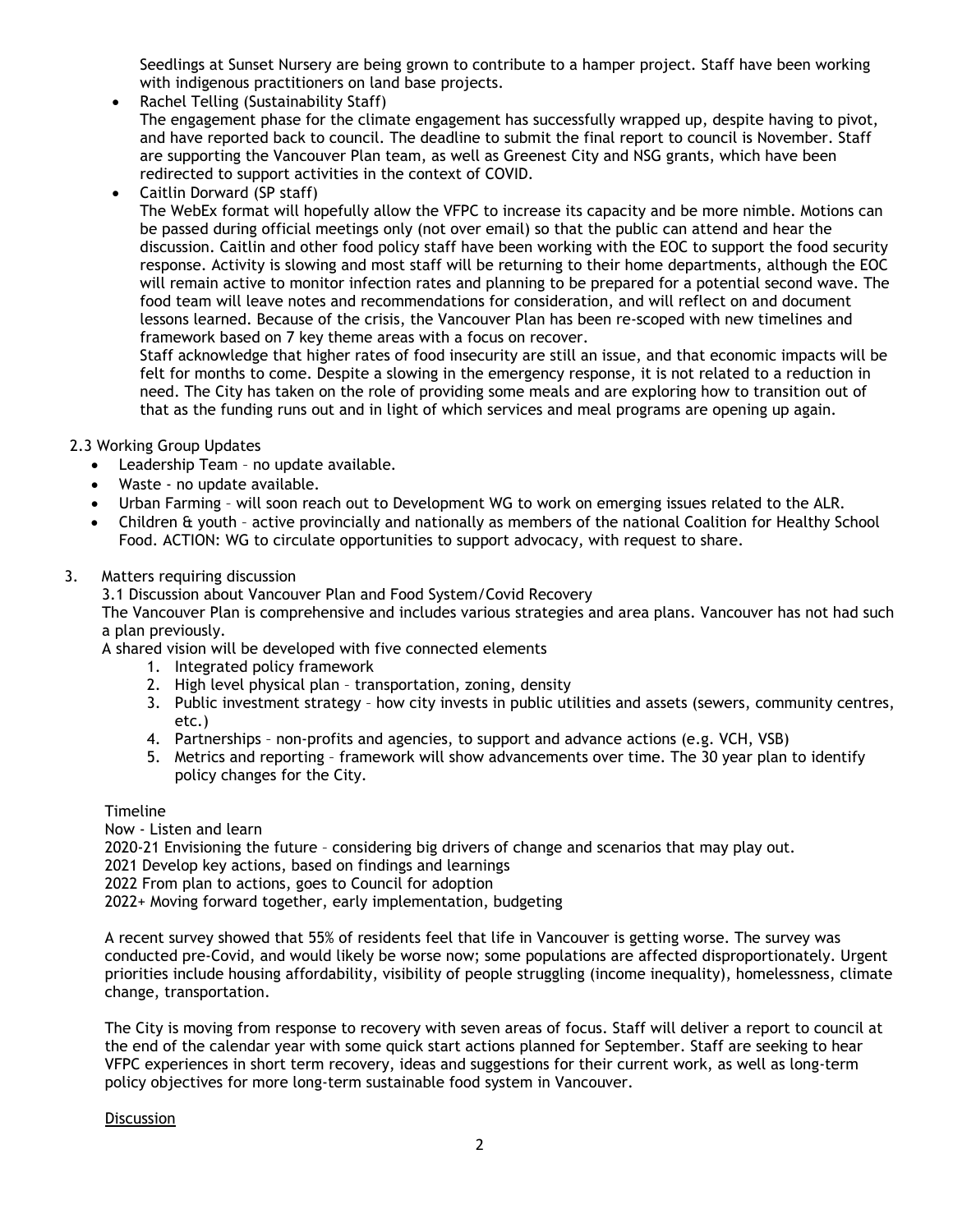- Have specific communities been identified as being disproportionately impacted?
	- $\circ$  At the public dialogue, it was recognized that staff was not hearing from disproportionally affected communities, so they went to places where people were gathered to ask questions. It is recognized that more work to be done to engage. It has not yet been decided how to adjust for this online landscape; ideas are welcome.
- Recovery planning is being addressed under different themes, what groups have been identified as disproportionately affected?
	- $\circ$  The engagement was conducted pre-Covid. Data is being pulled together including input from team members, with more focused work with groups they did not hear from to supplement to data.
- Is the Vancouver Plan an OCP? If not, what is the distinction between the two?
	- $\circ$  Vancouver is the only municipality that is governed by a charter others have OCPs that direct development. The Vancouver Plan would be a proxy, however the level of detail is still to be determined. OCPs can be very specific. The Vancouver Plan is a high level structure plan – a map to give direction for growth and change over time. An OCP will inform more detailed community planning.
- It was noted at the EOC that the City's ability to meet food security goals is limited because there are not many City-owned assets (e.g. Sunset nursery) to mobilize. Investment in more food assets would allow the City to mobilize resources to respond more quickly and efficiently in a crisis.
	- $\circ$  Public benefit strategies will be looked at, to see how to open up and see if those benefits are still relevant. The deliverable of that process is a strategy for investment, which could include this. Given the City's financial picture, it will need to look at how to develop plans, reexamine financial tools, and take a close look at priorities to allocate limited funds. Critical infrastructure planning can be defined in a variety of ways. The idea is to "Build back better" for any crisis as part of long-term land use planning.
- The VFPC has previously discussed the centralization of services by the Greater Vancouver Food Bank (GVFB). Service has decreased during Covid, and it has been hard to find accountability for the practices.
	- $\circ$  There is a great network of community -based organizations, who have mobilized to serve the community and respond. It was acknowledged that the City could provide more support to those existing organizations, to add more power and funding/ infrastructure for them.
- Community groups have been filling gaps that should be filled by government or bigger agencies. The GVFB has damaging policies that make it hard to work with them, so community groups are looking for other sources of support. Social support programs are at risk of being lost – e.g. community centres, crisis centres, work in DTES, libraries, transportation. Dedicated supports for social programs are recommended, in the context of systemic injustices and the effectiveness of funding police. 2020 expenditures for the City show 30% is allocated to public safety while only 22% to community services.
- Taking a global view, the Covid response has shown the challenge of having an essential right delegated to private organizations. The government does not have a stake until a crisis occurs. There is a call for the City to step in with social supports so they can see what community organizations are doing.
- When considering food assets in the Vancouver Plan, it was noted many are accessing food through private supply chains. There is value in short supply chains to support all kinds of food assets (e.g. processers, distributors, wholesalers, small retail). Gentrification leads to concern that these businesses will be squeezed out. The City should consider providing incentives for legacy businesses, and minority-owned businesses.
	- o Staff noted the importance of connections and culturally appropriate food, as well as that of affordability.
- The listing of 'Business Recovery' as the first of seven focus areas was questioned, as it seems to indicate a higher priority. It is unclear how 'business' is defined, and it was noted that what is being done is constantly changing, so a comprehensive scan will be challenging. There should be a local focus.
	- $\circ$  Both complete communities and economic recovery were ranked as priorities. Business recovery is also focused on the non-profit and social enterprise sectors, recognizing they are doing more than before. Many businesses are being lost in walkable neighbourhoods, especially those in food and arts and culture.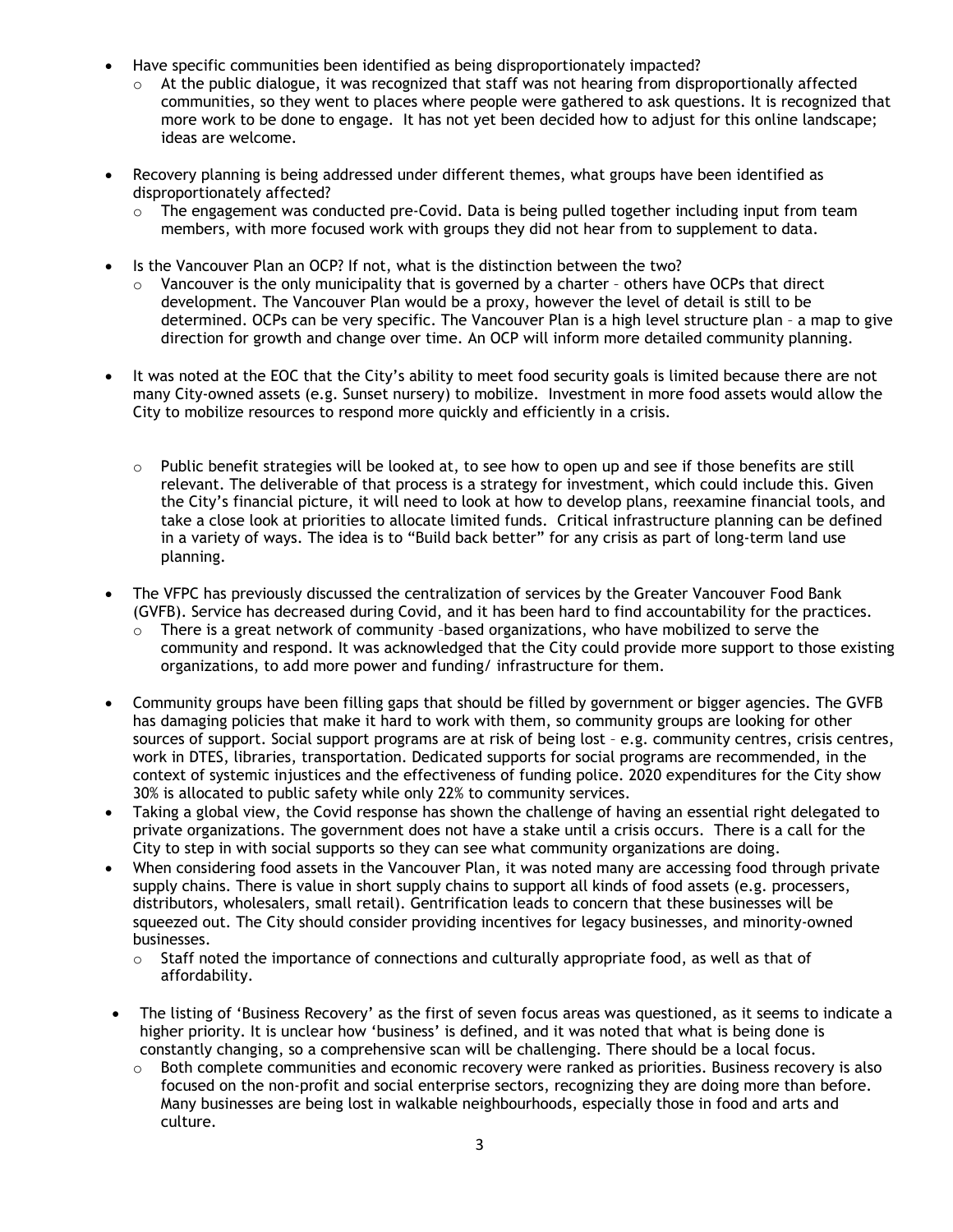- There needs to be an understanding of what the future of Vancouver will look like, and what is meant by 'community recovery', and policies are needed to create that vision.
	- $\circ$  Staff are trying to do long-term planning while recognizing the City is still in response. They will anticipate future ways to get back to an immediate response.
- It was noted that there is a dearth of services on south slope. Planning (regulations about zoning singlefamily homes) should include incentives for businesses and organizations to diversify land use in singlefamily home blocks.
	- $\circ$  Zoning will be a main part of the Vancouver plan. A large portion of the land base is currently zoned for single-family homes. This will shift to facilitate complete communities and easy access for walkable neighbourhoods.
- What is the role of coordinated leadership at city, and how do we help ensure that resources are embedded into organizations so that emergency planning can take place. For example, the VSB has sites across the city but no mandate to engage.
	- $\circ$  Many staff were redeployed to the EOC to support different work, including food. They helped people shelter at home at SROs, and had food delivered. Staff have been considering how to fill a role to support coordination between groups, while supporting and empowering community groups to be selfdetermined.
	- $\circ$  It was noted that the VSB is embarking on a food visioning process, hopefully in the Fall. There is a need to revamp the kitchens, which could be a partnership with the City and serve communities better in terms of food production.

ACTION: Members are asked to add comments by Monday; CAITLIN will check in to confirm wrap up.

## 4. Grab Bag Items / Updates

4.1.Supporting Dignified Food Access and Food Security for Persons with Disabilities during COVID-19 (Discussion of letter of recommendations or formal statement to support dignified food access and food security for people with disabilities in Vancouver. Draft circulated prior to meeting.)

Kelsey has been working on developing a letter of recommendations to support dignified food access for people with disabilities during the pandemic. The Vice-Chair of the Persons with Disabilities Advisory Committee has provided feedback, and there are outstanding issues. It was clarified that the term 'Person With Disabilities' is used on BC to refer to those who received government assistance; not all disabled are PWD here, although it is a more generic term used across the country. The draft letter has been sent to members, with some initial feedback received, mainly related to the idea of allowing only those with disabilities to shop on 'cheque day'.

It is hard for those with disabilities to go to the stores at 7am. Support workers should be allowed to shop on behalf of those with disabilities. It is unclear how people would 'prove' they have a disability; sometimes they are invisible, and not all receive government assistance. All government support payments are made on the same day each month (disability, social assistance, child benefit, etc.), and are typically made by direct deposit. People shop depending on many factors, not simply when they receive payments. People may not want ot hers to know they have a disability, so there may be stigma attached. Priority access to online shopping could be included.

The goal would be to facilitate food access by allowing those with disabilities to go to the front of the line, which seems to be less of an issue now. The PWD Advisory committee is willing to work with the VFPC to revise the letter.

#### **Discussion**

With conflicts at food bank lines, discussion is needed with managers and staff to avoid similar conflicts. A mid-day time slot may be more workable.

The VFPC, PWD, and Seniors committee should work together to come to something quickly that the City can promote.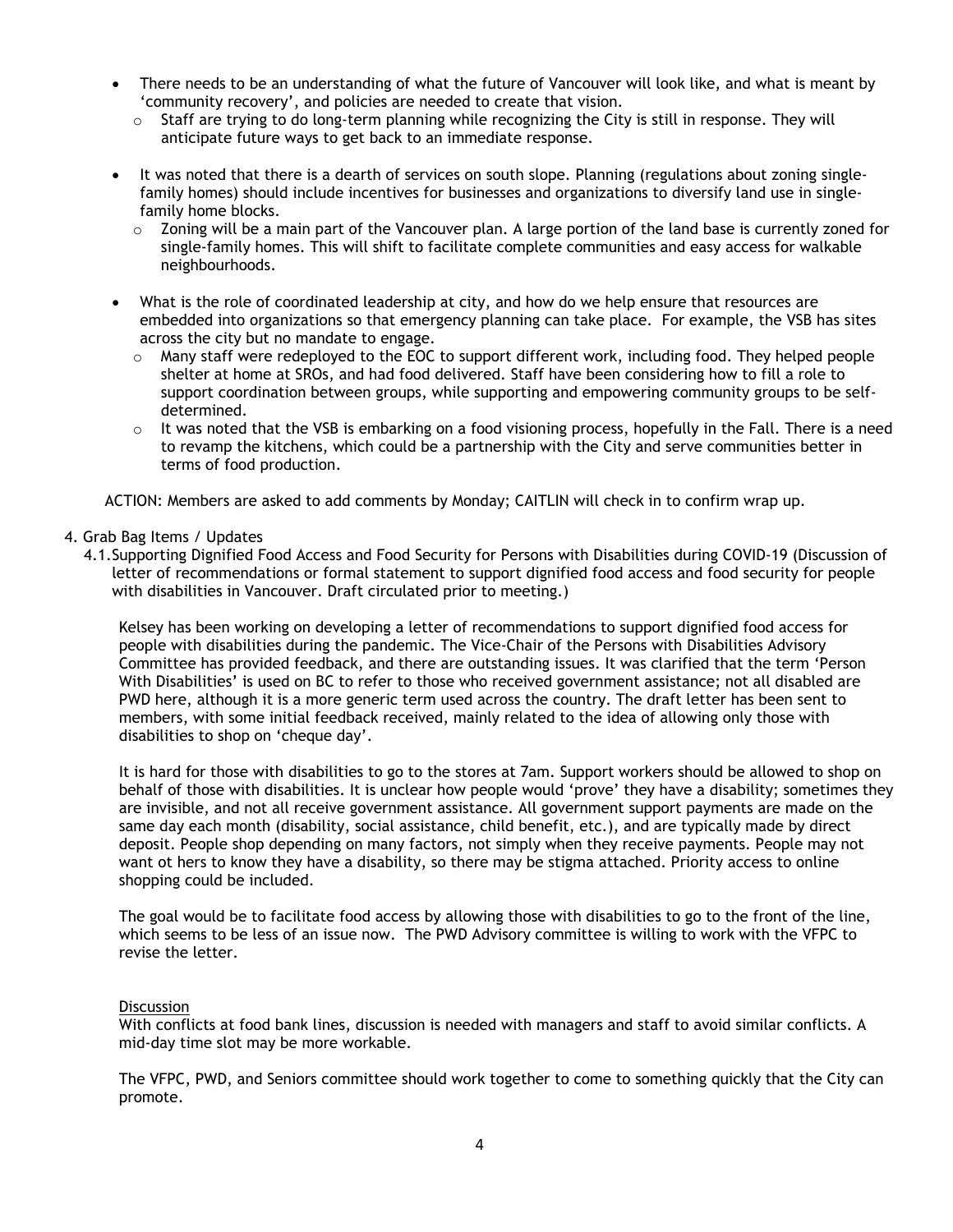ACTION: Kelsey and Councillor Weibe will work with the PWD and Seniors Advisory Committees to draft a statement.

Many meal programs are senior-centric and more support is needed for those with disabilities to make food and distribute it for those who are isolated, lack transportation or access to credit cards. Resources could be listed on the City's website or distributed through networks for disabled people. The City has a map of where to get emergency meals; this could be more tailored for those with disabilities. The Park Board noted this for inclusion in the LFAP update.

ACTION: Kelsey will follow up with Councillor Wiebe and Laura. Caitlin will help; other members are welcome. The more the advisory bodies work collectively, the better.

4.2.Motion in support of additional community gardens for Hastings-Sunrise (draft circulated prior to meeting) There is a coalition of groups in Hasting-Sunrise that had requested Park Board to establish two additional community gardens and that they be expedited due to COVID-19, as more are facing food insecurity. They have identified two locations and have sent the proposal to Park Board with a detailed plan. They are looking for ways that the VFPC can express support or advocate for them.

THAT we express support for proposal, call on City of Vancouver and Park Board to support this, and to expedite approval of this proposals.

#### Discussion

- It was noted that community gardens do not equal food security, and that this proposal is a start.
- The proposed plots would be communally based (not individual plots). Park Board is only taking requests where 50% is allocated as communal growing space.

**MOTION IN SUPPORT OF ADDITIONAL COMMUNITY GARDENS FOR HASTINGS-SUNRISE**

**WHEREAS** the City of Vancouver has identified community gardens as a food asset that contributes to supporting the local food system; and

**WHEREAS** the City of Vancouver's Greenest City 2020 Action Plan includes goals focused on improving residents' Access to Nature, Local Food, achieving a Lighter ecological Footprint; and

**WHEREAS** in the context of COVID-19, food insecurity in Canada is expected to double from the existing 4.4 million, and there are disproportionate impacts on Indigenous, Black and racialized communities; and

**WHEREAS** Canada has committed to the Sustainable Development Goals set out in 2015 by the United Nations and intended to be achieved by the year 2030 as part of "UN Resolution 70/1 - Transforming our world: the 2030 Agenda for Sustainable Development", which includes goals focused on Good Health and Well Being (SDG3), Sustainable Cities and Communities (SDG11), Climate Action (SDG13) and Life on Land (SDG15); and

**WHEREAS** food security is a critical issue in our community and while community gardens are an important part of our city, they do not 'solve' food security, they are one small component of a greater plan to support food security.

## **THEREFORE BE IT RESOLVED**

**THAT** the Vancouver Food Policy Council supports and calls upon the City of Vancouver and the Vancouver Park Board to support the approval of the proposal put forth by members of the Hastings-Sunrise Food Networks for additional community gardens at Callister Park and Hastings Community Park; and

**FURTHER THAT** the VFPC requests that staff at the City of Vancouver and the Vancouver Park Board work to expedite the approval process of this proposal to ensure a prompt response to food insecurity in the Hastings-Sunrise area as exacerbated by the COVID-19 pandemic.